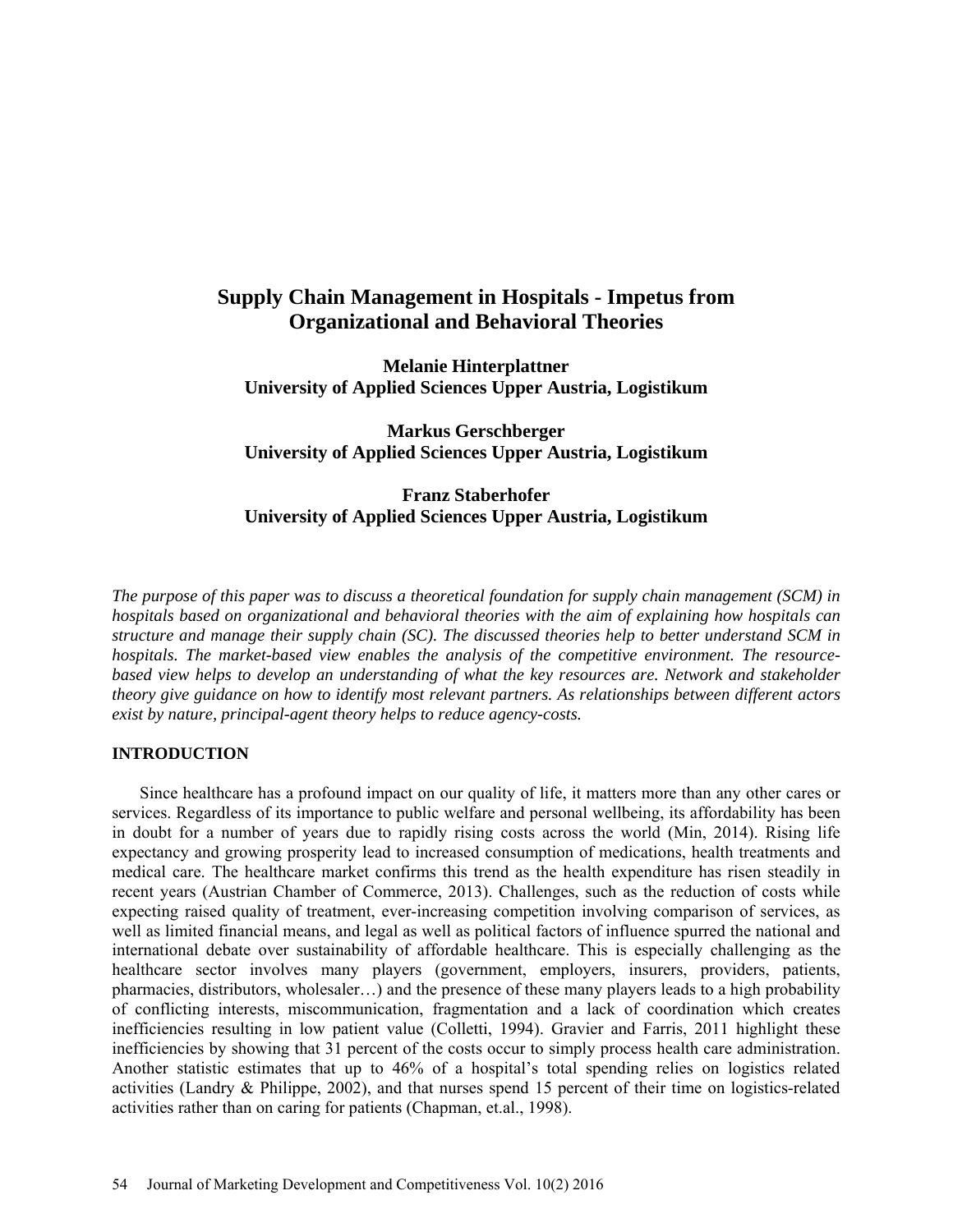One alternative in order to be able to cope with these challenges and to avoid inefficiencies is to adapt advancements in business supply chain management (SCM) to healthcare supply chains. This may offer opportunities to improve efficiencies, enhance customer service, break the hidden silos among the different healthcare players, harmonize their conflicting interests and reduce costs while saving lives (Gravier & Farris, 2011).

Healthcare supply chain management is an emerging field within SCM and reasons to develop principles and practices are similar to the three reasons in humanitarian supply chain management (Tabakalar, et.al., 2015). First, healthcare supply chains allow for the exploration of contextual factors that shape the conditions for an effective flow of patients and materials. Second, research on healthcare supply chain management has increased the awareness that SC principles are not limited to commercial purpose only. Third, borrowing and applying theories from other disciplines helps to better understand SCM in hospitals.

The adaption of SCM to the healthcare sector has to start with a basic understanding of how healthcare SCs are structured and relationships are managed. To do so and in order to understand and to explain decision-making and practices in a complex network of collaborating firms like the healthcare SC, we draw on several organizational and behavioral theories and discuss the potential applicability of core concepts of these theories for a hospital SC. The reason for focusing on the SC of a hospital is that hospitalization is one of the most expensive types of health care treatments. Although inpatient hospital services account for a small share of health care utilization, it constitute the largest share of total health care spending (US: 30.7 percent of the total costs of medical service; which is similar to Europe – e.g. 33.4 % in Austria (CMS, 2012; Austrian Ministry of Health, 2013; Pfuntner, et.al., 2013; Moore, et.al., 2014). Besides inpatient hospital services, home health care is of growing importance and research how to operate it efficiently is ongoing (Rest, et.al., 2012).

In this paper we discuss six different theories: the market-based view, resource-based view, network theory, transaction cost analysis, principal-agent theory, and stakeholder. The objective of our paper is to develop and discuss a theoretical foundation of SCM in hospitals based on different organizational and behavioral theories with the aim of explaining how hospitals can structure and manage their SC.

This paper is organized as follows. Section 2 describes the different organizational and behavioral theories used to evaluate how they affect the organization and the management of SCs. Section 3 analyzes the extent to which the theories can be transferred to the hospital and shows how these theories affect the hospital SC. Finally, section 4 presents our conclusions.

## **ORGANIZATIONAL AND BEHAVIORAL THEORIES**

To illustrate how different organizational and behavioral theories affect the organization and the management of SCs and thus also the company´s success, the following theories are discussed in this section: market-based view (Porter, 1985), resource-based view (Barney, 1991), network theory (Sydow, 2005), transaction costs analyzes (Coase, 1937; Williamson, 1975), principal-agent theory (Alparslan, 2006) and stakeholder theory (Freeman, et.al.*,* 2010). These theories can be used to justify decisions to develop, strengthen, and protect relationships with suppliers on the upstream side and with customers on the downstream side (Rungtusanatham, et.al., 2003).

#### **Market-Based View (MBV)**

The main representative of this theory is Michael E. Porter (Porter, 1985). Porter explains the company's success by the industry structure and the strategic behaviour. According to Porter, there are two basic types of strategic behaviour which enable a firm to gain a competitive advantage: low cost and differentiation. The two basic types of competitive advantage combined with the scope of activities for which a firm seeks to achieve them, lead to three generic strategies for achieving above average performance in an industry: cost leadership, differentiation, and focus (cost and differentiation).

Following the strategy of cost leadership, a company can achieve competitive advantage through by selling its products at a low price. As a result, this company offers its products cheaper than its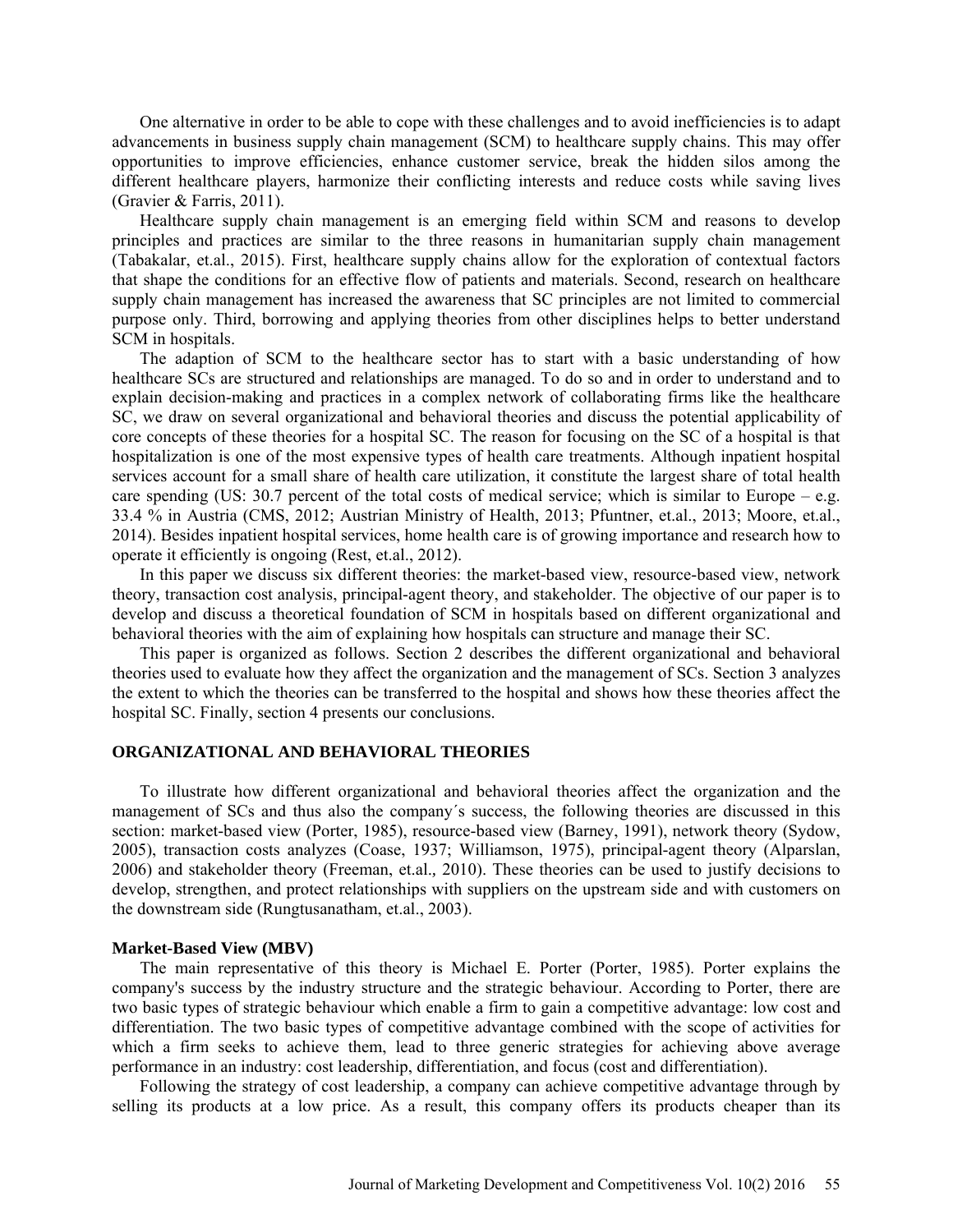competitors and thus gains a competitive advantage. Due to the high amount of products sold means that profitability is given despite lower unit margins. Preconditions for cost leadership are a high market share and high market penetration, efficient distribution systems, low-cost production / mass production and lean processes. A low cost producer must find and exploit all sources of cost advantage. If a firm can achieve and sustain overall cost leadership, then it will be an above average performer in its industry.

With a differentiation strategy a company seeks to be unique in its industry along some dimensions that are widely valued by buyers (e.g. product properties such as design or quality; customer service such as quick repair; brand value). Their product range shows special characteristics compared to competitive products, for which customers are willing to pay a higher price. These companies are able to offer their products at a higher price, as these are characterized by high quality and / or appealing design. Profits will be generated with this competitive strategy through high unit profit margins.

Companies with a low cost or differentiation strategy offer their products across many market segments or industry wide; companies with a focus strategy are only serving a special target segment or niche. They select a segment or a group of segments in the industry and tailor their strategy to serving them to the exclusion of others. The focus strategy has two variants. In cost focus a firm seeks a cost advantage in its target segment, while the differentiation focus means that a firm exploits the special needs of buyers in its target segment. The target segments must either have buyers with unusual needs or the production and delivery system that best serves the target segment must differ from that of other industry segments.

Porter's Five Forces can be used to determine the profitability of an industry and shape a firm's competitive strategy. The forces include 1) threat of substitute products from competitors (including product differentiation, price performance of substitutes and a buyer's ability to switch to a substitute), 2) threat of new entrants (such as barriers to entry  $-$  i.e. patents, and other intellectual properties rights, brand control, government regulation, capital requirements), 3) intensity of competitive rivalry (such as the number of competitors, firm growth rates, economies of scale, diversity and depth among competitors, and information complexity), 4) bargaining power of customers (such as concentration of marketing channels, buyer volumes, prohibitive "switching" costs to buyers, and availability of competitive substitutes), 5) bargaining power of suppliers (such as prohibitive "switching" costs, availability of alternative suppliers, degree of labor solidarity, and the sensitivity of selling price to supply costs). The first three forces focus on an analysis of a business' competitors within the sector. The last two focus on the vertical integration of the business with the suppliers and customers. The framework merely determines whether an industry is "attractive" or "unattractive," depending on how they fare in an assessment of each of these forces. It also provides a useful tool for strategic business planners in helping a business to refocus and strengthen areas where a company may have exposure and potential weakness and exploit those areas where they have a competitive strength (Porter, 1985).

#### **Resource-Based View (RBV)**

The resource-based view is based on the findings of Jay B. Barney (Barney, 1991). He tried to explain why the performance of companies operating in the same industry differs systematically over time. According to this theory companies achieve lasting success due to the presence and the use of organization-specific and unique resources. The theory assumes that companies are heterogeneous in their resources, that the resources cannot be transferred from company to company without cost, and that their characteristics determine, in part, company outcomes. In addition the RBV argues that the heterogeneous market positions of close competitors derive from each firm's unique bundle of resources ("…all assets, capabilities, organizational a process, firms attributes, information, knowledge, etc.…") (Barney, 1991, p.101). Moreover, not all resources hold the potential of competitive advantages. To be a source of sustained competitive advantage, resources must have the following attributes (Barney, 1991): valuable, rare, imperfectly imitable, and non-substitutable. Resources must be valuable, because valuable resource enables a company to improve its market position relative to competitors. Resources must be rare so that by exercising control over them, the company can exploit them to the disadvantage of its competitors. The resources must be imperfectly imitable to prevent competitors from being able to easily develop the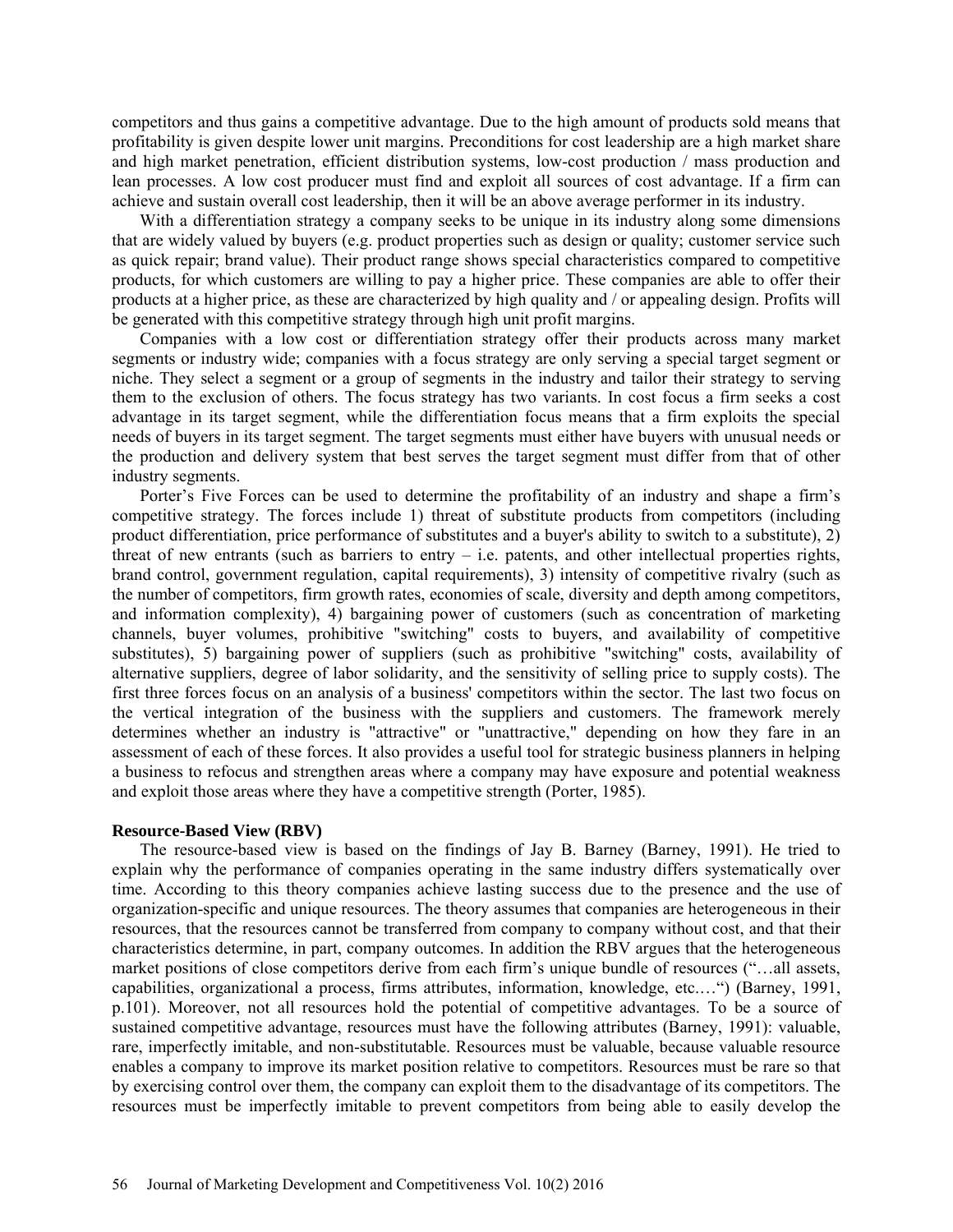resources in-house. And the resources must not be substitutable; otherwise, competitors would be able to identify different, but strategically equivalent, resources to be used for the same purpose. The RBV is an implicit assumption in many SC decisions. Outsourcing decisions especially are based on the idea of focusing on core competencies and outsourcing complementary competencies to external partners (Halldorsson, et.al.*,* 2007).

## **Network Theory (NT)**

The Network theory argues that the performance of a company depends not only on how efficiently it cooperates with its direct partners, but also on how well these partners cooperate with their partners (Grandori & Soda, 1995; Cravens, et.al., 1996; Sydow & Windeler, 2001; Sydow, 2005).

A network (= supply chain) will look different from each perspective of a company, as every single company has its own motivation, resources and picture about the network and how it operates. But a company that only sees the SC from its own perspective will fail to understand the dynamics and interface between the well-being of others and itself. In a SC, company strategies should consist of attempting to influence others where possible and especially to benefit from their resources, initiatives and creativity. By combining resources between two or more organizations, each single firm can achieve more advantages than acting independently (Håkansson & Ford, 2002). Hence the value of a resource is based on its combination with other resources and therefore cooperating in a SC becomes more important than possessing resources per se. As resources determine the structure of a SC and therefore become a motivating force, it is important to understand the dynamic inter-organizational relationships in SCs. By emphasizing the importance of "personal chemistry" between the members of the SC, the build-up of trust through long-term cooperative relations and the mutual adaptation of routines and systems through exchange processes enable companies to strengthen their SC. Furthermore, direct communication and real-time information convey a sense of uniqueness in the relationships, resulting in customized SCs to meet individual customer requirements. Therefore SC members need to gradually build up mutual trust through the social exchange processes. This is necessary since a SC does not seek an optimal equilibrium, but is in a constant state of movement and change. According to Ritter et al., 2004 there are three types of interaction between firms in a SC:

- exchanging activities for example trading information, goods, services and social processes
- coordinating activities which include different activities between firms such as synchronizing efforts of different actors which goes beyond pure exchange and
- adaption activities like personal, technical, legal, logistics or administrative elements

The network theory is a descriptive approach and has primarily been applied in SCM to map activities, members and resources in a SC (Halldorsson et al.*,* 2007). The main focus has been on developing long-term, trust-based relationships between the SC members (Forsgren & Pahlberg, 1992; Nohria & Eccles, 1992; Grandori & Soda, 1995; Gadde & Håkansson, 2001; Prajogo & Olhager, 2012).

## **Transaction Cost Analysis (TCA)**

The transaction cost theory has its origin in the early work of Ronald Coase (Coase, 1937) on "The Nature of the Firm", which was expanded later on by Oliver Williamson (Williamson, 1975) in his book Markets and Hierarchies. Coase, 1937 analyzed why some transactions seem to be organized by markets as economic theory demands, while others seem to be organized by hierarchical arrangements, such as firms. His answer was that there is a cost for using the pricing mechanism – so called transaction costs. If the transactions costs are sufficiently high, someone will organize the transaction via a hierarchy, as opposed to a market. Hybrid forms, so-called networks, can be found to exist between hierarchy and market. Transaction costs can be divided into three main classifications (Hobbs, 1996):

• information costs (e.g. costs of searching for information about products, prices, buyers or sellers),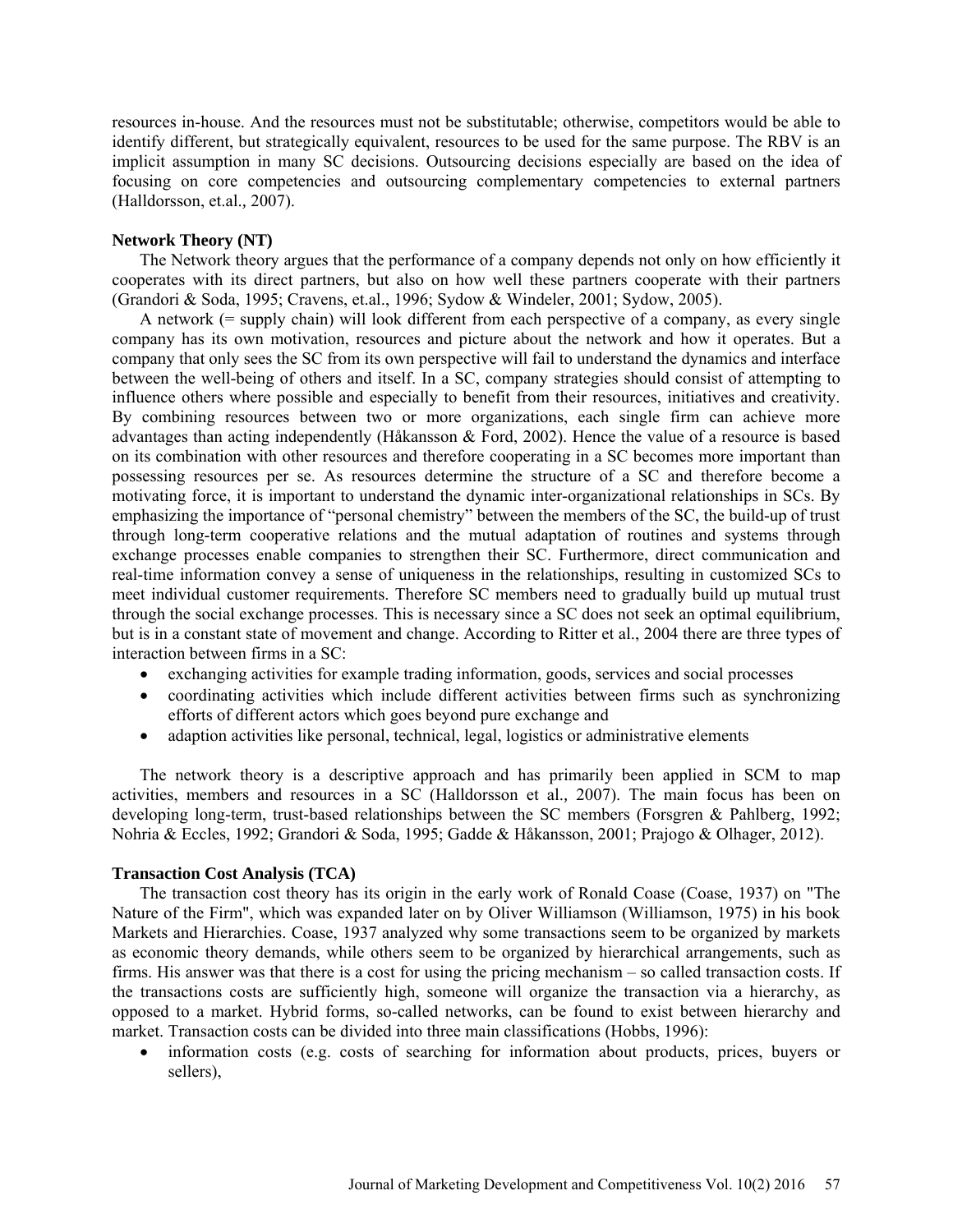- negotiation costs (arise from the physical act of the transaction, such as negotiating and writing contracts),
- monitoring costs (arise after an exchange has been negotiated, such as monitoring the quality of goods the behaviour of a supplier or buyer to ensure that all the pre-agreed terms of the transaction are met or costs of legally enforcing a broken contract).

Due to this, the TCA offers an approach to determine the firm´s boundaries and can be used to present efficiency as a reason for entering inter-organizational arrangements (Williamson, 1975). Firms can reduce their total transaction costs by cooperating with external partners. This raises an important question as to which activities should be performed within the boundary of each firm, and which activities should be outsourced. There are four key aspects that underpin this theory:

- Bounded rationality means that although people may intend to make a rational decision, their capacity to accurately evaluate all possible decision alternatives is physically limited (Simon, 1976).
- Opportunism has been defined by Williamson as "self-interest seeking with guile" (Williamson, 1985, p.30). In other words, it recognizes that businesses and individuals will sometimes seek to exploit a situation to their own advantage.
- Asset specificity arises when there is limited value in an alternative application of, for example, physical, human, and dedicated assets (Williamson, 1975).
- Uncertainty can be divided in behavioral and environmental uncertainty (Williamson, 1975).

Asset specificity and uncertainty are the two main aspects which influence the level of transaction costs. The central message of the transaction cost theory is that the coordination of market, hierarchy and hybrid generates different level of transaction costs depending on specificity and uncertainty. Transactions with relatively low specificity and uncertainty have the lowest transaction costs if they are organized by the market. The hybrid form would be the best form of organization for transactions with medium specificity and uncertainty while hierarchy would be the most cost-effective form for transactions with high specificity and uncertainty. A central argument that confirms this statement is that due to high specificity and uncertainty it is very expensive to use the pure market exchange because it is difficult to hedge against opportunism. For this protection, less effort is involved if the transaction is organized by hierarchy (or hybrid) (Williamson, 1985).

## **Principal-Agent Theory (PAT)**

The principal-agent theory deals with the collaborative relationship between two parties, the principal (e.g. employer) and agent (e.g. employee). Based on the separation of ownership and control of economic activities between the agent and the principal, various agency problems may arise, such as asymmetric information, conflicting objectives, differences in risk aversion, outcome uncertainty, behaviour based on self-interest, and bounded rationality. The contract between the principal and the agent governs the relationship between the two parties. The aim of PAT is to design a contract that can mitigate potential agency problems. The "most efficient contract" includes the right mix of behavioral and outcome-based incentives to motivate the agent to act in the interests of the principal (Alparslan, 2006). Misalignment often stems from (Brockhaus, 2013): 1) hidden characteristics (describe a situation where the principal is unaware of important properties of the agent prior to the transaction. The owner of a company is for example often unaware of the skills of the manager he hires), 2) hidden actions (occurs when the behaviour of the agent cannot be monitored properly by the principal. E.g. the financial success of a company in a given period of time can be attributed to both the quality of the management as well as the overall economic situation thus making assessment of the work and commitment of the manager difficult), 3) hidden information (can be observed, if a principal can monitor the agents behaviour, but does not have the ability to assess whether or not this behaviour is appropriate or in his best interest. An example for this is if a company hires an expert in a certain area and does not have the internal capability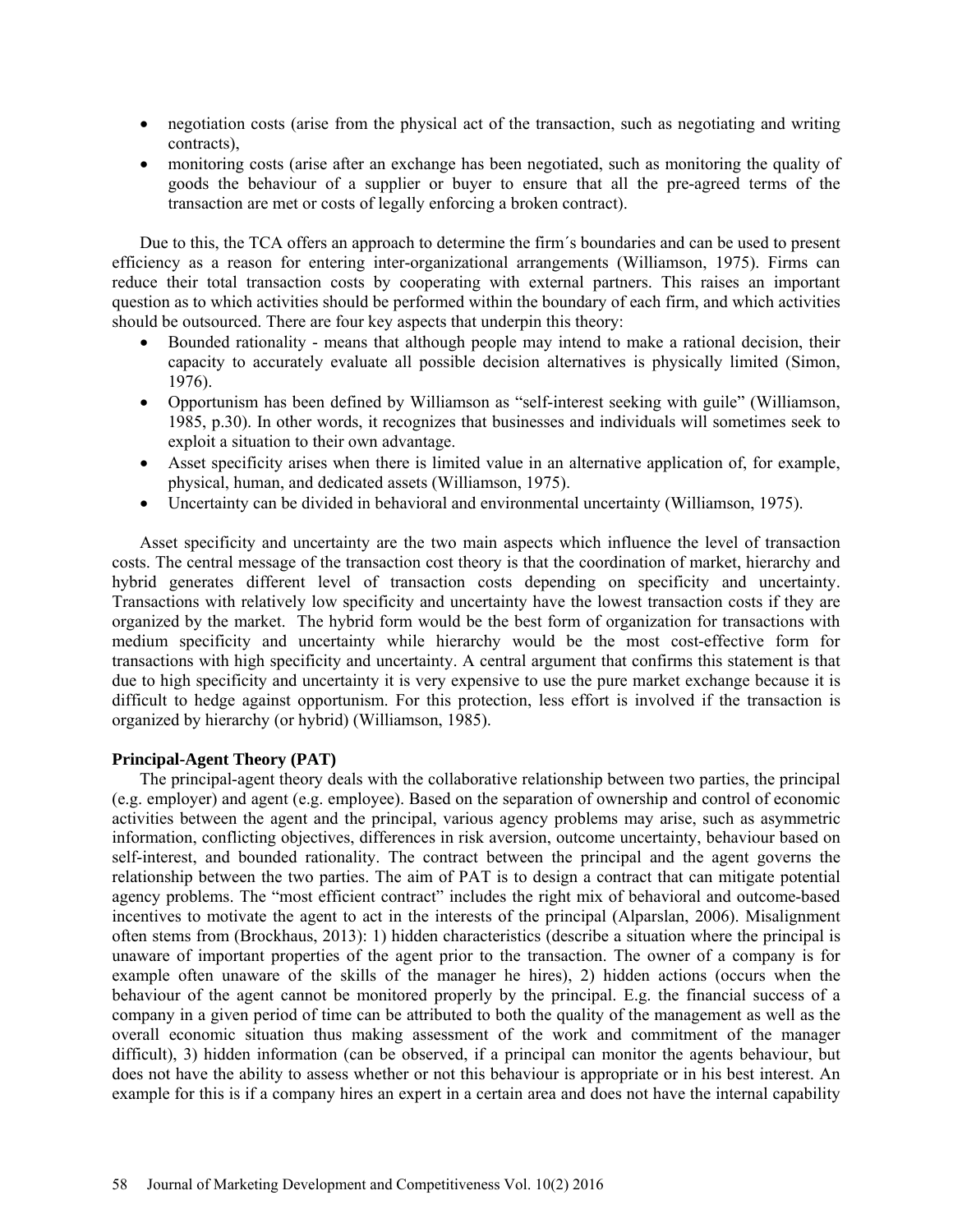of evaluating the quality of his work) and 4) hidden intention (a situation where the principal was unable to foresee the agent´s true intention. A typical example is the so called lock-in effect (Ewerhart, 1997) – when specific needs or investments either on the part of the principal or the agent have created a situation of mutual dependency that allows the agent to behave in ways unintended by the principal at the time of contracting). However, misalignment can be mitigated by creating contracts with SC partners that balance rewards and penalties, (Yu, et.al., 2001; Romano, 2003; Jain, et.al., 2006; Halldorsson, et.al.*,* 2007; Choi, 2010).

## **Stakeholder Theory (STHT)**

The stakeholder theory, which became popular during the 1980s, suggests that corporations should look beyond the shareholder theory of profit maximization, and take other stakeholder groups that the corporation is associated with into consideration as well. One of its most famous representatives is R. Edward Freeman (Freeman, 1984) who has merged different precursors into a book for strategic management. The first reference in management literature was 1963 in a paper by the Stanford Research Institute (Freeman, 1984). Here the term stakeholder was defined "as the only group to whom management need be responsive" (Freeman, et.al.*,* 2010, p.31). The classic definition of a stakeholder is "any group or individual who can affect or is affected by the achievement of the organization´s objectives" (Freeman, 1984). The central idea of this theory is that the success of a firm depends on how well it manages its relationships with key stakeholders such as customers, employees, suppliers, communities, financiers, and others that can affect the realization of its purpose. Thus the management needs to ensure the continued support of all of these stakeholders, balancing their interests, while making the organization a place where stakeholder interests can be maximized over time. In general, Freeman, et.al., 2010 divides stakeholders into two groups: primary stakeholder (customers, supplier, financiers, communes, and employees) and secondary stakeholders (politics, government, competitors, media, consumer organizations, other interest groups).

In the following section we discuss how the theories discussed in this section or at least central ideas of the theories can be transferred to and applied in the setting of hospitals.

## **THEORIES APPLIED TO HOSPITALS**

## **Market-Based View from the Point of View of a Hospital**

Considering that the healthcare sector, in particular hospitals, is developing from pure welfare institutions to companies which increasingly compete with each other, it makes sense to transfer the market-based view to the hospital. With regard to the emerging market dynamics it can be seen that hospitals increasingly compete with each other on different healthcare submarkets (Breckner, 2007). For this reason, we will look at the competitive factors and the competitiveness of hospitals from a marketbased view.

Before looking more closely at the basic strategies of the market-based view, we will have a look at the industry structure of a hospital based on the five competitive forces according to Porter. Hospitals are among themselves in increasing competition for referring physicians, patients, innovative suppliers with attractive research & development projects, efficient staff, qualified cooperation partners and attractive contracts with financiers. The five forces in the view of a hospital might be seen as follows:

- 1) Threat of substitute products from competitors. In hospitals the term substitute products need to be extended to substitute services, which affect the competitiveness of a hospital. Important issues are new diagnostic and therapeutic procedures (for example, the trend towards microinvasive surgery), the use of new technologies (especially in medical technology) as well as increasing home care.
- 2) Threat of new entrants. Due to the already mentioned market dynamics hospitals in future will not only have to compete with each other but also with competence centers, medical care centers or rehabilitation centers (Behrendt, 2009). Furthermore, it can be seen that more and more private clinics are entering the market (Breckner, 2007).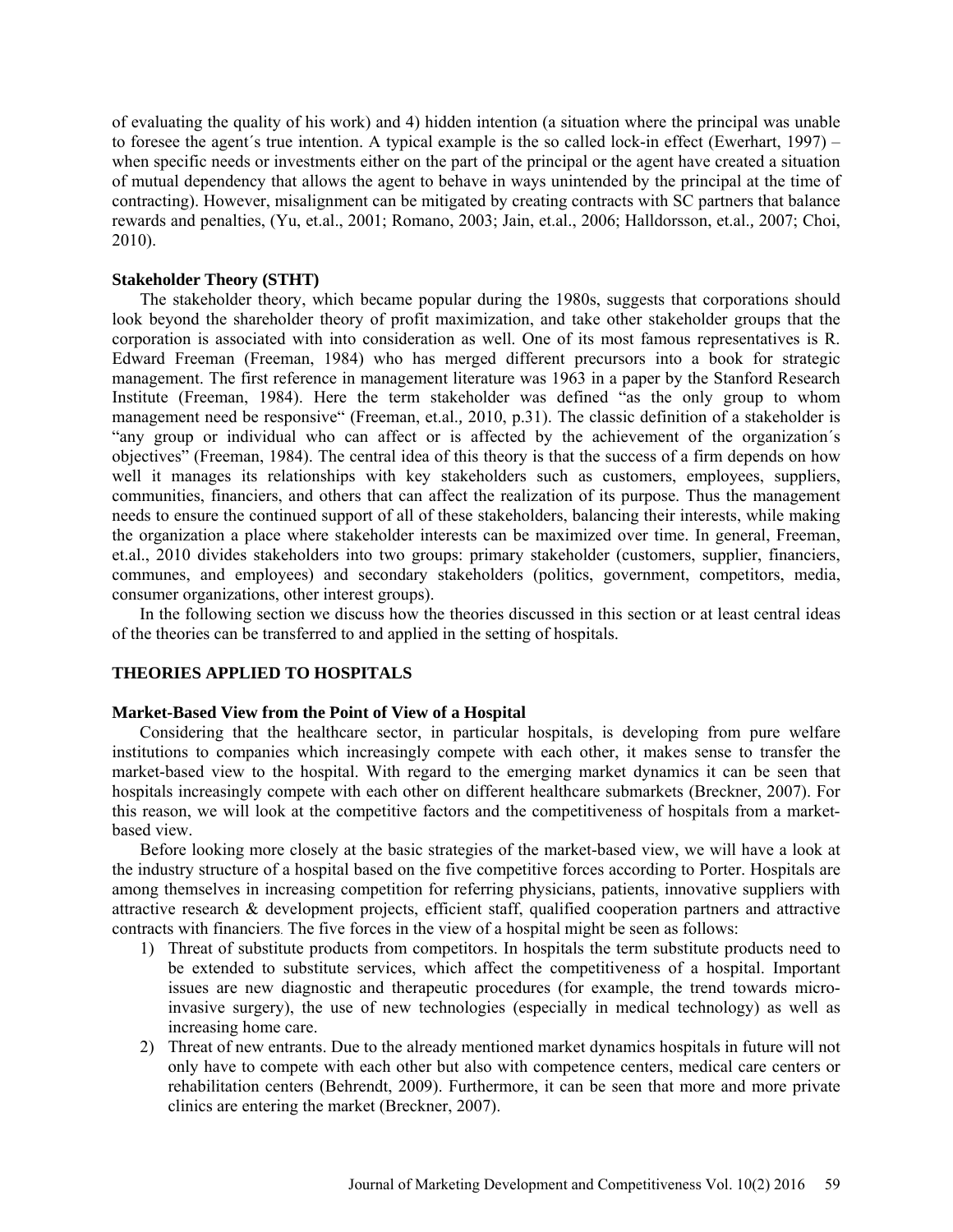- 3) Intensity of competitive rivalry. Hospitals are in increasing competition among themselves for referring physicians, patients, innovative suppliers with attractive R&D projects, efficient staff, qualified cooperation partners and attractive contracts with financiers (Breckner, 2007).
- 4) Bargaining power of customers. Customers, especially the patients, are of increasing importance in hospitals, as the role of the patient changes as they become more mature, better-informed and pro-active. Patients claim a greater say, require a certain quality and are willing to make their own financial contribution to get the best treatment.
- 5) Bargaining power of suppliers. The role of suppliers is also becoming more and more important. The decrease of direct suppliers and the increased trend towards system suppliers and logistics service providers means that suppliers can strengthen their market position. Thus hospitals are confronted with the growing importance of the contract volume, the increased supplier concentration and possibly with high switching cost by terminating relationships.





In addition to the five competitive forces we will look at the basic strategies between which a hospital should decide.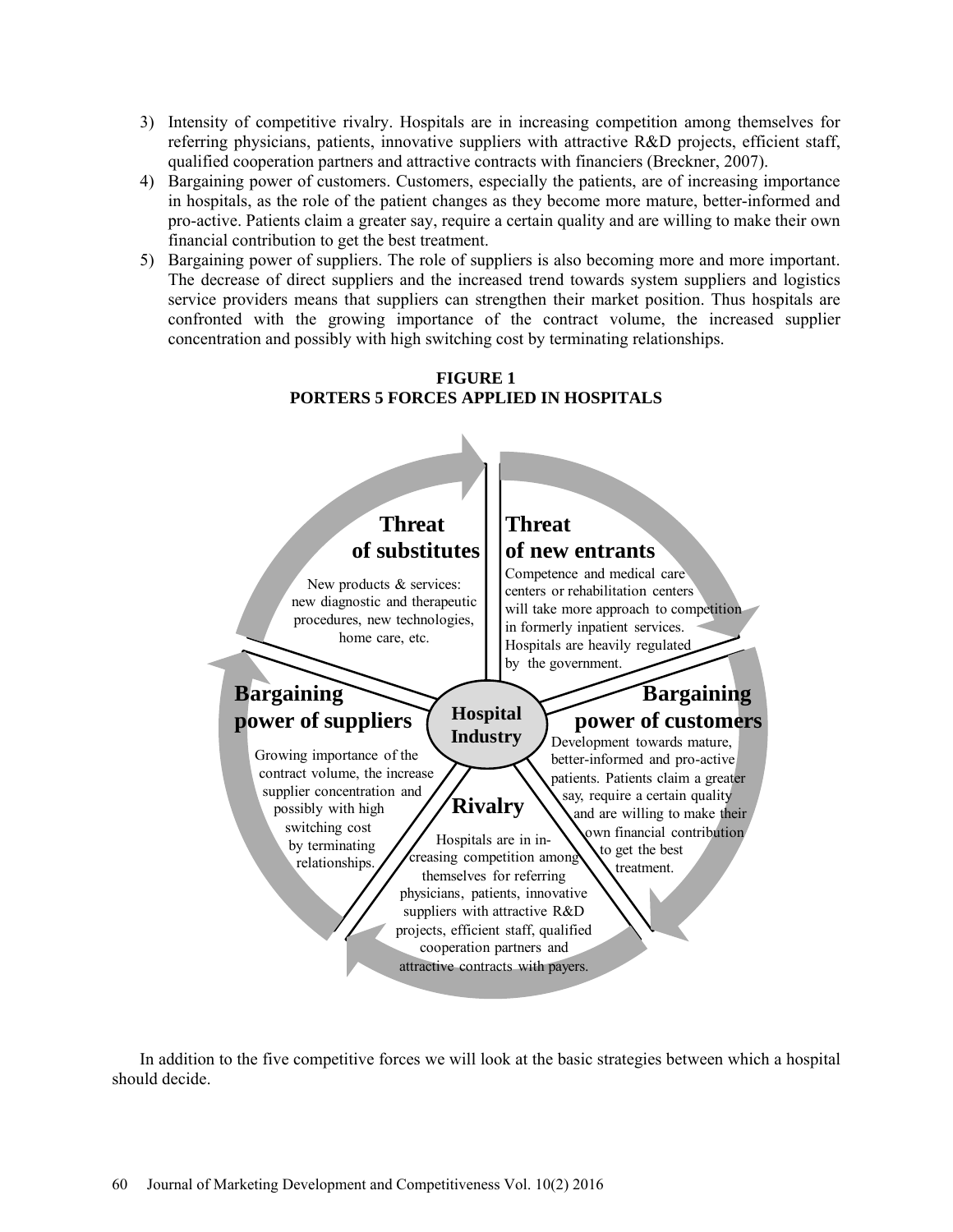- A) COST leadership (achieves competitive advantages through reduced service and / or production costs and thus consequently lower prices). This would have been a quite conceivable strategy for a hospital if cost leadership did not simultaneously imply price leadership. It is not possible to realize cost leadership for general hospital services because prices are regulated by law through the DRG system. The same applies to special benefits where legal price limits are also defined. Another argument against cost leadership in hospitals is that the price does not serve as a selling argument to patients, as a patient's price sensitivity is very low as a patient pays just a small amount of money for their treatment (the rest will be paid by their health insurance, which is obligatory in Austria). Due to all of this it can be said, that at this time cost leadership is not a feasible strategy. Even if statutory regulations changed the question is whether cost leadership should be a targeted solution in view of the quality of patient treatment which should be of paramount importance. However, hospitals can follow parts of this strategy regarding cost reduction. Outsourcing decisions (e.g. information and communication technology infrastructure - ICT, entire business processes and/or care processes) could be one example. Outsourcing decisions regarding the IT-services can enable hospitals to change their fixed costs into variable costs, avoid direct subsequent costs (e.g. maintenance) and thereby improve their performance. Further approaches to achieve cost advantages are for example permanent analysis of variable costs to reduce unit costs, continuous analysis of overhead costs, ongoing optimization of capacity and asset utilization, capacity expansion to reduce fix costs and the right decision of facilities (Greiling & Muszynski, 2008). It should be noted that all these examples are just approaches for a cost leadership strategy.
- B) A differentiation strategy enables hospitals to distinguish themselves from the competition through special services or quality. One possibility to realize this strategy in a hospital would be to offer special treatment methods for patients. A special method of treatment, would be the use of mobile display solutions, a method which is not currently in use at the moment This solution would make it possible to reduce costly hospitalizations (especially for patients who are chronically ill). Sensors could monitor certain indicators like heart rhythm, respiration and so forth which would effectively reduce the amount of inpatient care (Behrendt, 2009). Although this strategy seems more likely to be successful than the cost leadership strategy some challenges still remain. According to Porter in a differentiation strategy it is not possible to pay particular attention to costs, which is not feasible due to the enormous cost pressure hospitals have nowadays. Thus, the legal parameters means this strategy restricted. To sum up it can be said that a differentiation strategy is possible, but only under the restriction of the given budget.
- C) As neither the cost leadership strategy nor the differentiation strategy is applicable in hospitals, the focus strategy is inapplicable too implying one of the two. If we exclude cost leadership and differentiation, a modified focus strategy for hospitals would be possible namely in terms of focusing on a certain part of the market (e.g. a special department of neurology) and certain patient groups (e.g. children's hospitals). Legally, these hospitals are subject again to the same restrictions as those that focus on the entire market.

It can be concluded that although the MBV can be applied for hospitals there are certain restrictions which have to be accepted. Not every strategy can be applied to the hospital in full but under certain legal conditions and regimentations and with a few modifications it is possible. It is essential to look at the environment of a hospital when evaluating the extent to which the five competitive forces can be applied, this especially due to the rising market dynamics and the increasing competition in the healthcare sector. But it is also critical to note that this approach is just an externally oriented approach and that, especially in hospitals, the internal strengths and weaknesses as well as existing resources and capabilities play an important role.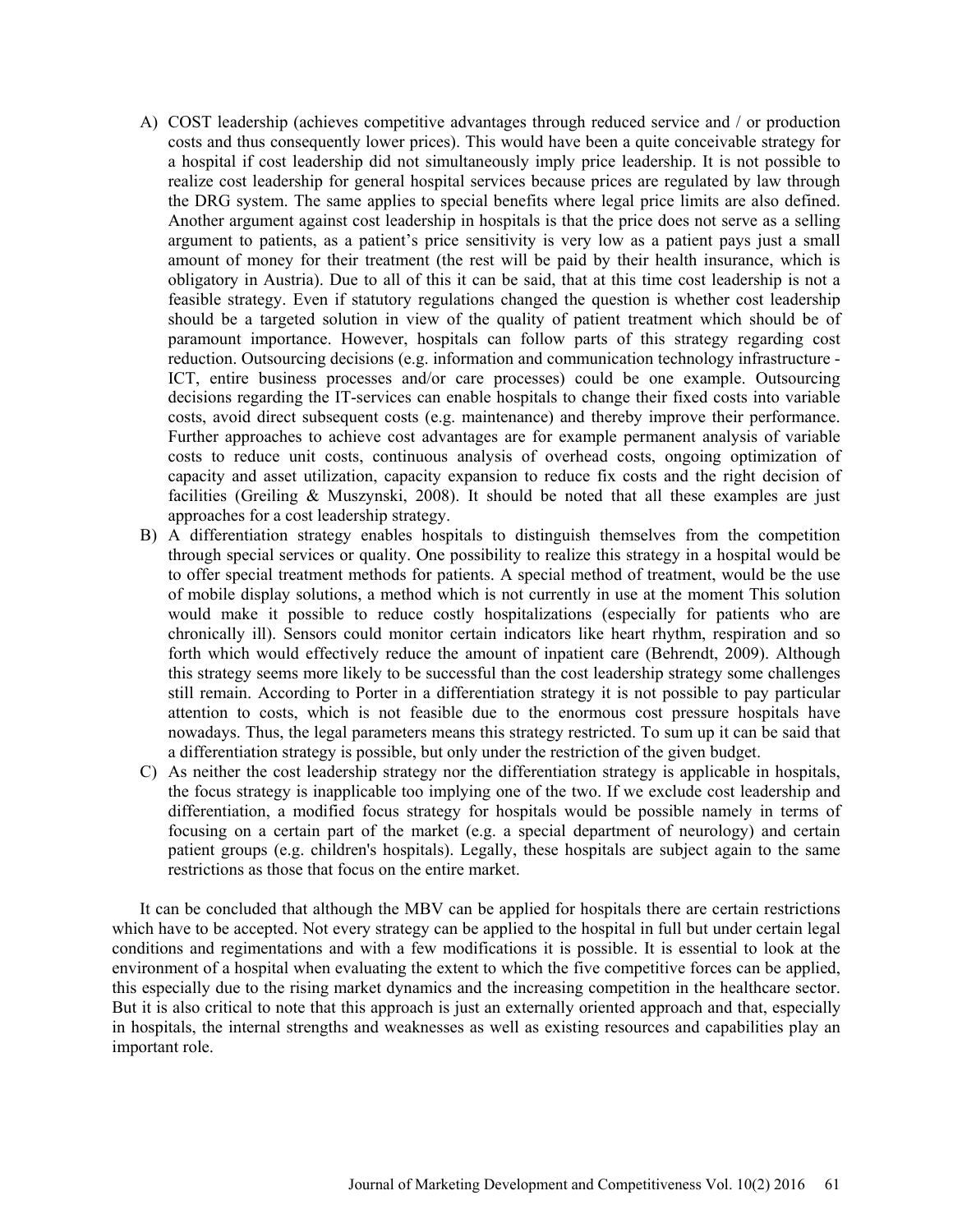#### **The Resource-Based View from a Hospitals Point of View**

According to the RBV hospitals need strategically relevant resources to be competitive. The question is which resources lead hospitals to success. It is obvious that drugs have to be stored at the right/ optimum temperature or protected from sunlight if it impairs efficacy. (Ekkernkamp, et.al., 2015) And it is also obvious that medical equipment requires regular maintenance. A resource that has received little attention so far is staff. This is remarkable, considering that patient satisfaction is one of the top priorities in hospital and personal care services plays an important role in healing patients. The performance and knowledge of staff is therefore essential. We hear and read ever more frequently about the dissatisfaction of nurses and physicians. They criticize the working conditions and that they have too little time for the treatment and care of patients (Ekkernkamp, et.al., 2015). Assuming that demographic changes will lead to a higher demand for hospital services and at the same time the number of persons employed will decrease, it is time that hospitals position themselves as attractive employers. Another reason why staff constitutes a particularly important resource in hospitals is their contact with patients. In comparison to other companies, which mostly have a more intensive customer contact, the duration of interaction in hospitals is low (4.9 days in US and 6.7 days in Austria) (OECD Health Data, 2011). Employees therefore have to meet the individual needs of a patient within a very short time. In addition, patients are not able to assess the medical outcome. But they use substitute indicators to do so. The most important substitute indicator is employee behaviour. Thus patients' satisfaction depends primarily on the hospital's staff. Although staff play an important role additional resources are necessary in order to treat patients well. These include the infrastructure (beds, operating room…), different medical equipment (CT, MRI) or ITsystems, which support the planning and information flow. If a hospital has special medical equipment which is valuable, rare, imperfectly imitable, and non-substitutable it can achieve competitive advantage. However, as (acquisition-) costs are mostly very high it is necessary to pay attention to their utilization. Last but not least patients are an essential resource for hospitals. Without them a hospital would be obsolete.

In summary it can be stated that according to the resource-based view hospitals are successful because they are in possession of valuable, rare, imperfectly imitable, and non-substitutable resources and that one of the most important resources in hospitals might be staff.

## **The Network Theory in Hospitals**

The term network is getting more and more important in the context of hospital management. On the one hand, process thinking and growing interface management is essential and hospitals try to increase cooperation and integration with other SC-partners (Kriegel, 2012). On the other hand, mastering growing complexity, which arises due to the resource-based view as well as from the market-based view at the interface with the environment, is a challenge hospitals have to face.

In terms of the complexity of resources the variety of professionals, services and products (e.g. drugs), the individuality of each patient and the use of modern medical devices can be named. According to the supplier and customer side a significant number of different suppliers (e.g. pharmaceutical companies, general practitioners, medical technology companies, laundry, dishes, furniture) and customers (e.g. nursing homes, rehabilitation clinics, specialist physicians) need to be considered.

Hospitals have a variety of options and solutions to reduce, dominate and avoid complexity in a network and to take advantage of networks for long-term success and competitive advantage. Examples are building up strategic relationships with suppliers and customers, tailored target systems and decisionmaking structures, sharing of modern information and communication technologies as well as standardized and bundled business and performance processes. Which tasks and activities a hospital should carry out together with its network partners, which within the organization and which should be outsourced or purchased by the market, mainly depends on the level of transaction costs.

#### **Transaction Cost Analysis in Hospitals**

The key message of the transaction cost analysis is that the three identified forms of coordination which are market, hierarchy and hybrid are depending on specificity and uncertainty and have therefore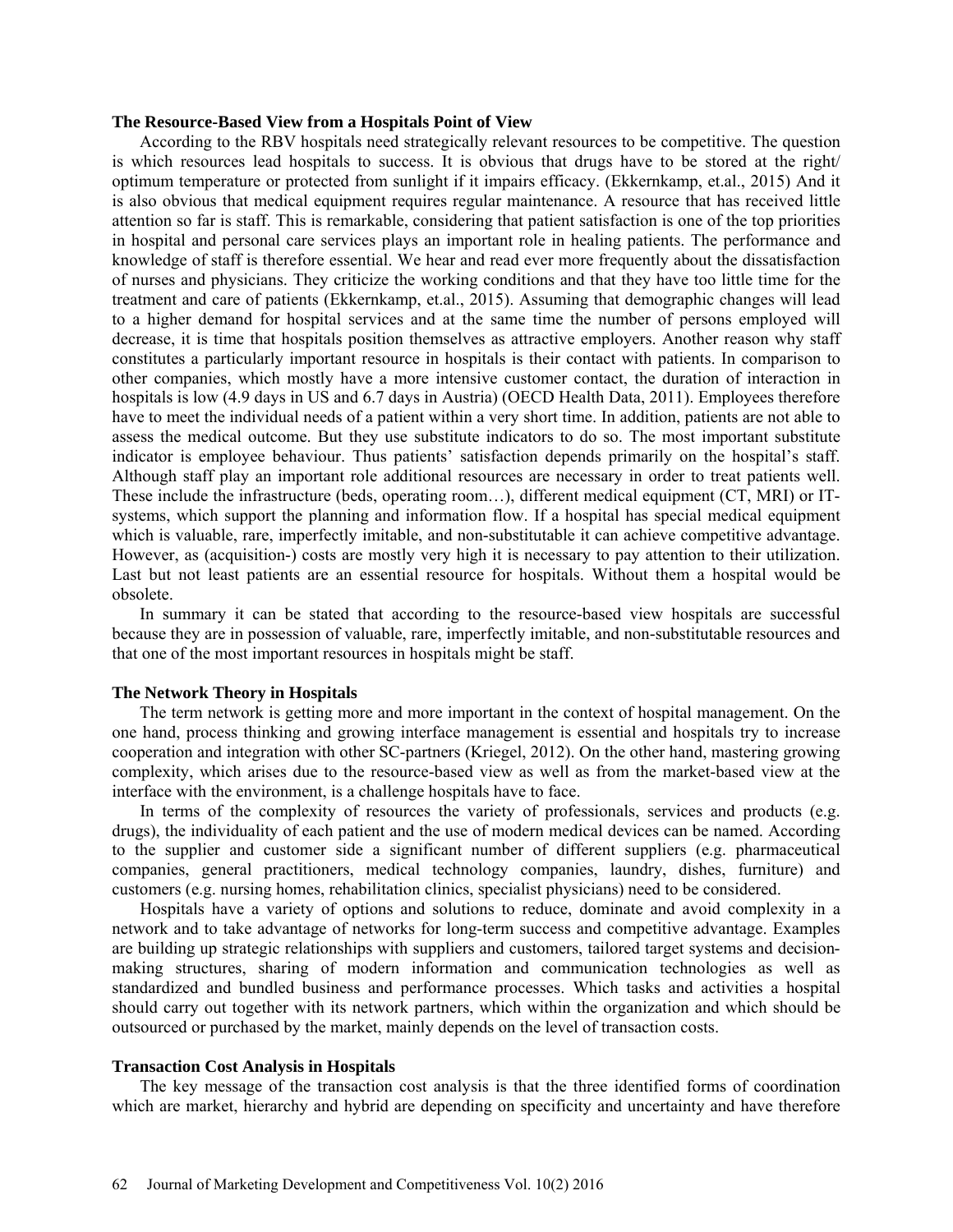different levels of transaction costs (Williamson, 1985). Outsourcing decisions play an important role in this theory as they are dependent on the level of transaction costs. In the past, hospitals' outsourcing decisions were mostly focused on non-medical services such as meal, laundry, cleaning and building services. Nowadays, medical services, such as laboratories or sterilizations are increasingly outsourced (Blum, et.al., 2007). Special forms of outsourcing in Austrian hospitals are "public private partnerships (ppp)". The term "public private partnership" refers to forms of cooperation between public authorities and private companies due to financing, construction, renovation, operation and / or maintenance of an infrastructure or the provision of services. PPPs are stable long-term cooperations between the public and private sector with an appropriate distribution of risks and responsibilities.

Irrespective of whether transactions are organized by hierarchy, hybrid or market, the supply chain members relate to each other. How these kinds of relationships are characterized and which challenges need to be tackled is described by the principal-agent theory.

#### **The Principal-Agent Theory in Hospitals**

As an essential part of the healthcare sector hospitals are characterized by a large number of principal-agent relationships with other stakeholders (patients, physicians, nursing homes, health policy, health insurance, etc.). Regarding the SCM aim to improve the competitiveness of a hospital through an optimum customer focus, we will especially discuss the relationships between physicians and patients in more detail. The relationship between the hospital (in form of the physician, representing the actual care provider) and the patient is characterized by mutual information asymmetry. Compared with the patient who is in the role of a principal, the physician as an agent has a significant advantage due to the medical knowledge that is required to treat the patient. At the same time, this knowledge advantage is the main reason for the interaction between physician and patient. As in every principal-agent relationship the physician is also confronted with information asymmetries due to the characteristics and behaviour of the patient. It may happen that the patient withholds relevant information about medical history or fails to comply with formalities (e.g. the patient knowingly impacts the success of treatment by breaking off a prescribed diet) (Schwartz, 1997).

However, information asymmetries occur not only during the contractual relationship, i.e. during hospitalization. Even before contracts are concluded, there might be some information which is unknown to both parties (hidden characteristics). As an example the lack of experience of the treating physician can be named. Since the assessment of the performance of the physician only takes place ex post, it may lead to adverse selection on the part of the patient, for example to select an unwanted contractual partner. However, it is important to note that the decision about the choice of a hospital or physician is in most cases not made by the patient himself, but by the referring physician. While the referring physician usually knows the reputation of a hospital or the specialization of the physician, the features and capabilities of the physician are mostly unknown. Thus, the referring physician assumes the role of the patients' agent, whose job it is to make the best decision in terms of the patients' medical care (Schwartz, 1997). The problem of hidden action and hidden intention in the physician-patient relationship is that the patient is neither able to fully monitor, nor to judge the performance of the physician. He therefore does not know whether recovery is due to the treatment of the physician, or perhaps to changing life circumstances. Furthermore, the patient is not able to determine whether another doctor would have yielded a better outcome or not.

Finally, the principal-agent theory in hospital is important as the medical outcome heavily depends on the relationships between the different actors, especially between physician and patient.

At the beginning of this chapter it was mentioned that the hospital is related to a variety of actors. Which actors are the most relevant for hospitals and which are affected by the performance of a hospital, will be explained as part of the stakeholder theory.

#### **Stakeholder Theory in Hospitals**

As already mentioned a hospital has many stakeholders. Secondary stakeholders in hospital are state, politics, society and the media as independent representatives of society. Although these players have no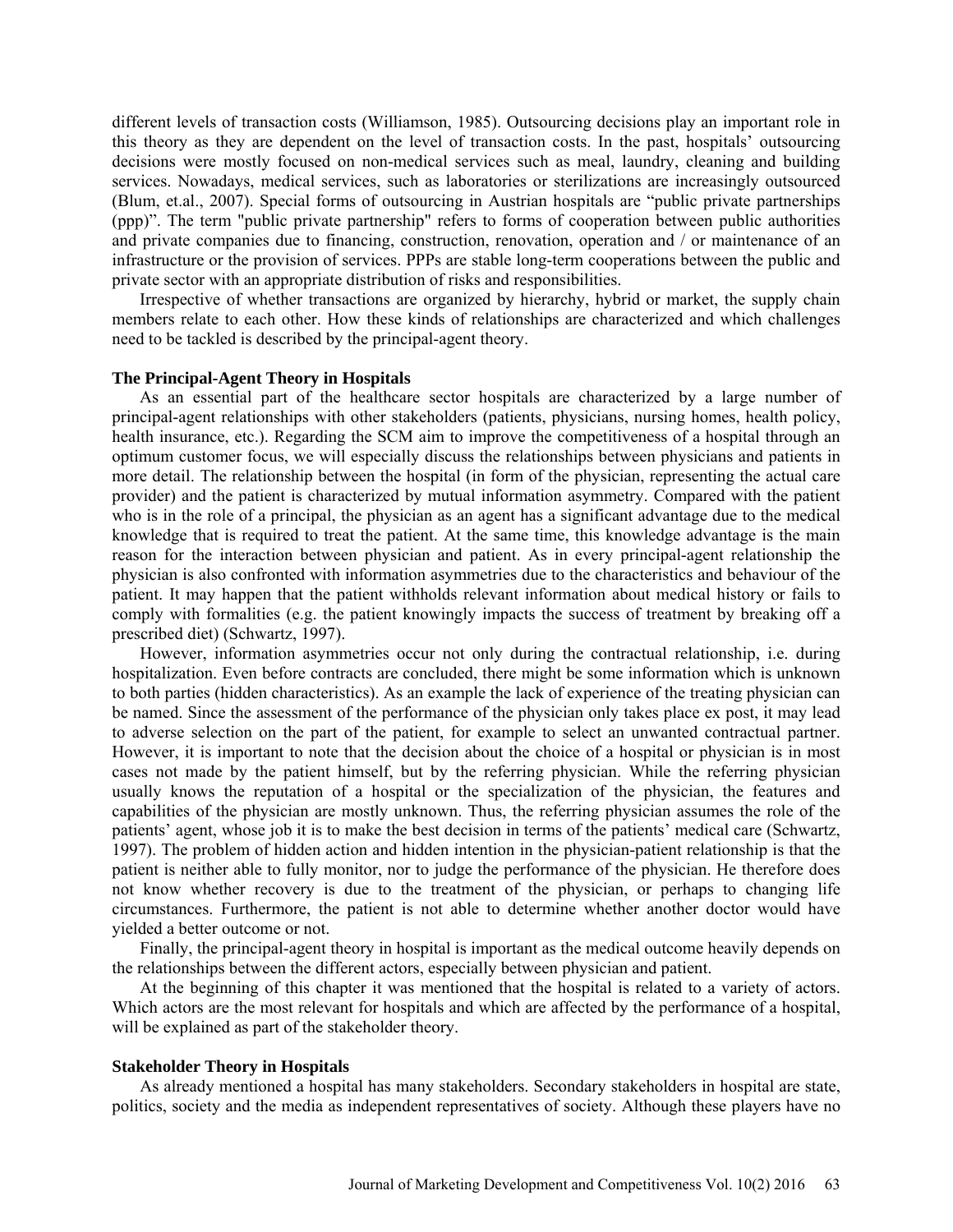direct influence on a hospital's activities and processes, they can have an influence on legislation and thus on the hospital's organization. Furthermore, hospitals are associated with other secondary stakeholders, which also have an impact on the value of the hospital. Suppliers, patients, employees as well as financiers can be named here. Due to the increasing competition, the growing pressure on rising costs and a lack of (personnel) resources hospitals are forced to consider their stakeholders. Additional secondary stakeholders in the view of a hospital are all actors in the healthcare system as wells as its competitors (Kriegel, 2012). Primary stakeholders in hospital are suppliers, the service provider, patients, employees, referring physicians, owners (Kriegel, 2012). Particularly important stakeholders to the hospitals are employees and patients. Without them a hospital would be obsolete. Other important stakeholders are the suppliers and the referring physicians. Establishing stable relationships with suppliers is difficult because on the one hand many special products and devices have to be procured and on the other hand many people are involved in the decision making process. In addition, special products and devices are only available from a very small number of suppliers or even from one single supplier; or if a device is purchased at a certain company the medical consumables (e.g. reagents in laboratory machines) have to be obtained from the same company. Referring physicians are important as they are responsible for the continuing flow of patients to the hospital. On the other hand, a majority of hospital services as well as hospital costs are caused by these groups. For the purpose of cost reduction as well as the optimal use of resources it would be advisable that hospitals provide just those services, which cannot be done by resident physicians.

| <b>Theory</b> | Author(s)            | <b>Central Statement</b>           | <b>Central Statement in Hospitals</b>        |
|---------------|----------------------|------------------------------------|----------------------------------------------|
| <b>MBV</b>    | Porter, 1985         | The company's success depends      | The MBV is just under certain                |
|               |                      | on the industry structure and the  | restrictions transferable to the hospital.   |
|               |                      | strategic behavior. The industry   | Not all strategies are applicable for        |
|               |                      | structure can be analyzed by       | hospitals (or just under certain legal       |
|               |                      | Porters five forces (substitute    | frameworks/regulations).                     |
|               |                      | products, new entrants, intensity  |                                              |
|               |                      | of competitive rivalry, power of   |                                              |
|               |                      | customers, power of suppliers)     |                                              |
|               |                      | And there are three generic        |                                              |
|               |                      | strategies for achieving           |                                              |
|               |                      | competitive advantage in an        |                                              |
|               |                      | industry: cost leadership,         |                                              |
|               |                      | differentiation, and focus.        |                                              |
| <b>RBV</b>    | <b>Barney</b> , 1991 | Companies have lasting success     | Hospitals need strategically relevant        |
|               |                      | due to the presence and the use of | resources to be competitive. The most        |
|               |                      | organization-specific and unique   | important resource is staff, although        |
|               |                      | resources. The theory assumes      | staff has received little attention so far.  |
|               |                      | that companies are heterogeneous   | With regard to the lack of human             |
|               |                      | in their resources, that the       | resources, this will or rather need to       |
|               |                      | resources cannot be transferred    | change in future. Other important            |
|               |                      | between companies without cost,    | resources are the infrastructural facilities |
|               |                      | and that their characteristics     | (e.g. beds, operating room), major           |
|               |                      | determine company outcomes.        | medical equipment (e.g. CT, MRI), as         |
|               |                      |                                    | well as ICT systems and the patients,        |
|               |                      |                                    | without them hospital services would be      |
|               |                      |                                    | superfluous.                                 |

**TABLE I ORGANIZATIONAL AND BEHAVIORAL THEORIES APPLIED IN HOSPITALS**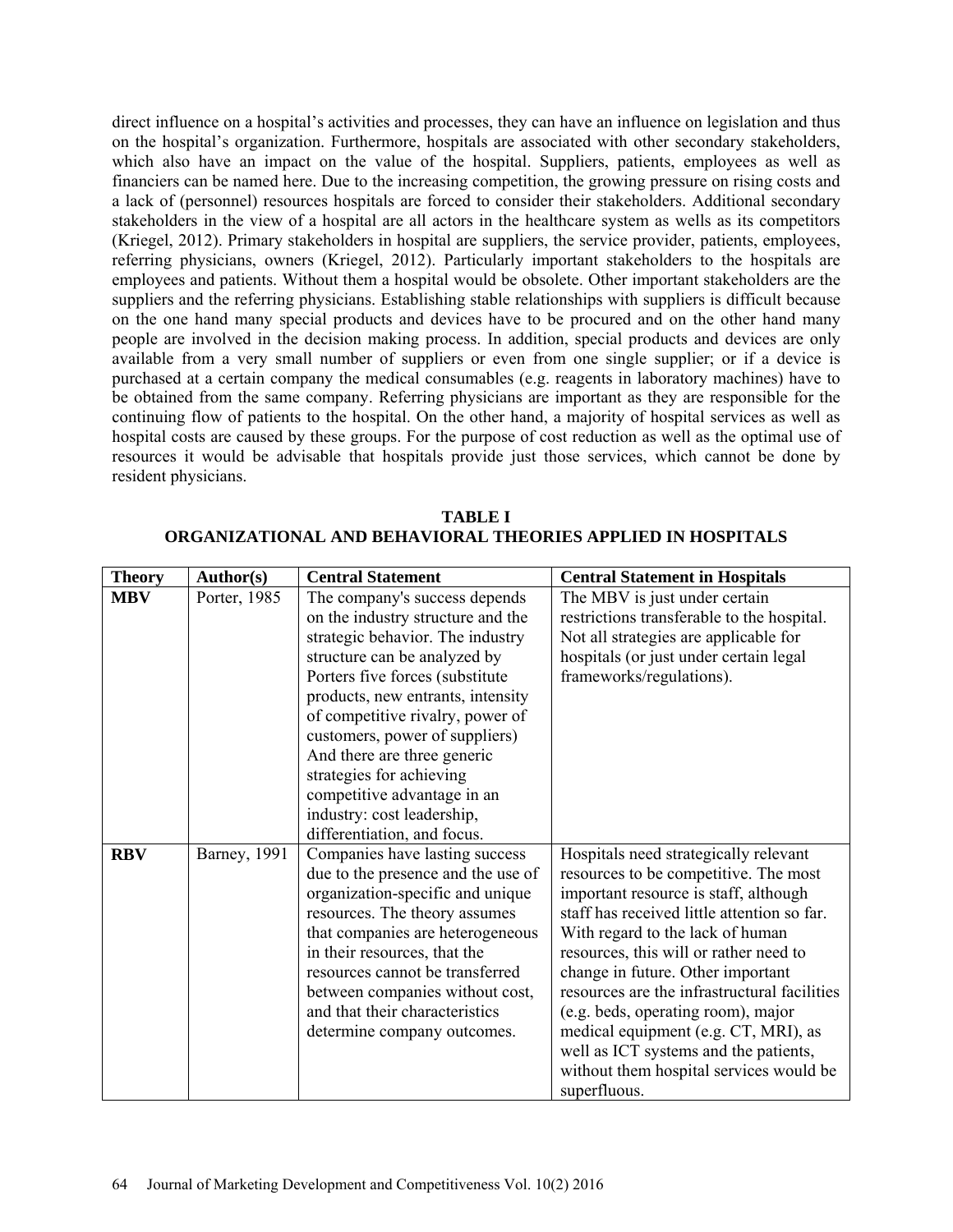| <b>NT</b>   | Sydow, 2005<br>Sydow &<br>Windeler,<br>2001     | The performance of a company<br>not only depends on how<br>efficiently it cooperates with its<br>direct partners, but also on how<br>well these partners cooperate with<br>their partners. The value of a<br>resource is based on its<br>combination with other resources<br>and therefore cooperating in a<br>network becomes more important<br>than possessing resources per se. | Hospitals gain a competitive advantage<br>by seeking to cooperate with their<br>supply chain partners. By managing<br>their networks hospitals are able to<br>reduce and manage the growing<br>complexity.                                                                                                                       |
|-------------|-------------------------------------------------|------------------------------------------------------------------------------------------------------------------------------------------------------------------------------------------------------------------------------------------------------------------------------------------------------------------------------------------------------------------------------------|----------------------------------------------------------------------------------------------------------------------------------------------------------------------------------------------------------------------------------------------------------------------------------------------------------------------------------|
| <b>TCA</b>  | Coase, 1937;<br>Williamson,<br>1975             | Depending on specificity and<br>uncertainty there are different<br>levels of transaction costs and<br>therefore transactions can be<br>organized by markets as economic<br>theory demands or by hierarchical<br>agreement.                                                                                                                                                         | Which tasks and activities a hospital<br>should coordinate in a network, in its<br>organization and which should be<br>outsourced or purchased by the market<br>depends on the level of transaction costs.<br>Therefore it is necessary that hospitals<br>have an understanding of specificity and<br>uncertainty.               |
| <b>PAT</b>  | Alparslan,<br>2006<br>Håkansson &<br>Ford, 2002 | The aim of the theory is to design<br>a contract that can mitigate<br>potential agency problems<br>whereby the "most efficient<br>contract" includes the right mix of<br>behavioral and outcome-based<br>incentives to motivate the agent to<br>act in the interests of the<br>principal.                                                                                          | The physician-patient-relationship is<br>characterized by bilateral information<br>asymmetries and behavioral<br>uncertainties. Thus, physician and<br>patient both resume the role of the<br>principal, as well as the role of the agent<br>and therefore both are confronted with<br>agent problems.                           |
| <b>STHT</b> | Freeman,<br>et.al., 2010                        | An organization's success depends<br>on how well it manages the<br>relationships with its key groups.                                                                                                                                                                                                                                                                              | Due to the high amount and the high<br>influence of individual stakeholders,<br>their management is as important as the<br>management of the hospital itself.<br>Among the most important stakeholders<br>(next to government and politics) are<br>suppliers, service provider, patients,<br>employees and referring physicians. |

# **CONCLUSION, LIMITATIONS AND FURTHER RESEARCH**

The purpose of this paper was to discuss whether different organizational and behavioral theories might bring insights into the design and the management of the hospital supply chain and thus its success. It can be noted that each of these theories has a significant contribution to make. According to the MBV, it can be said that this theory is indeed transferable to the hospital; however, certain restrictions must be taken into account. For example, not all strategies are applicable for hospitals or only under certain legal frameworks/regulations. Considering the five competitive forces in the hospital environment is relevant and important due to the increasing market dynamics and the increasing competition. On a critical note, it must be pointed out that this approach is a purely outward-oriented and in hospitals internal strengths and weaknesses as well as existing resources and capabilities play an important role too. Which resources lead to competitive advantage for hospitals has been explained according to the RBV. Here it can be said that the most important resource is staff, although staff has received little attention so far. With regard to the limited human resources, this will or rather need to change in future. Other important resources are the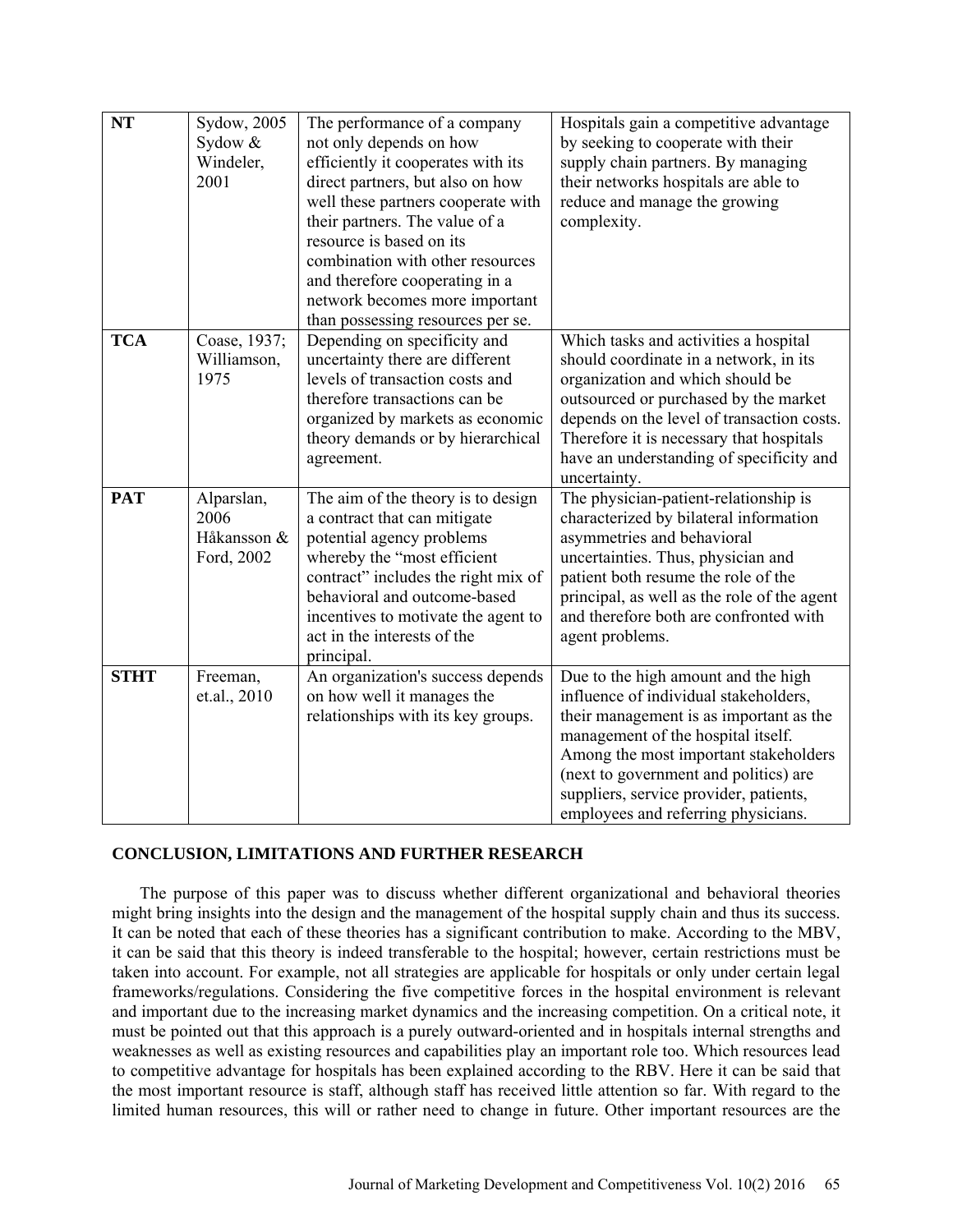infrastructural facilities (beds, operating room), major medical equipment (CT, MRI), as well as ICT systems and the patients, without them hospital services would be superfluous.

The network theory described the benefits for hospitals if they cooperate with supply chain partners. Here, especially, the reduction and management of the growing complexity, which results both in terms of the resource-based view and the market-based view, was discussed.

Transaction cost theory provides a contribution to answer the questions 1) which tasks and activities a hospital should coordinate in a network 2) which should be carried out within its organization and which should be outsourced or purchased by the market. The choice of the best organizational form depends on the level of transaction costs.

As part of the principal-agent theory relationships between SC-partners were described with regard to occurring information asymmetries and behavioral uncertainties. Thereby a special focus was on the physician-patient-relationship which is characterized by bilateral information asymmetries and behavioral uncertainties. Thus, both (physician and patient) resume the role of the principal, as well as the role of the agent and are therefore both confronted with agency problems.

Finally the key stakeholders of a hospital were discussed. Due to the very high influence of individual stakeholders a hospital is confronted with, their management is as important as the management of the hospital itself.

Further research may explore if and how these theories are applied in practice, and if and how managers in hospitals make decisions following these theories. Moreover it is necessary 1) to develop a basic understanding of supply chain management in a hospital (how does the structure of a hospital look, which SC process can be identified and which have to be managed, monitored or not managed by the hospital and its network partners), and 2) to identify and analyze the deficits within and between supply chain processes in hospitals. This understanding of SCM in hospitals is the first step towards the realization of a patient-centric and efficient healthcare system.

#### **REFERENCES**

- Alparslan, A. (2006). Strukturalistische Prinzipal-Agent-Theorie: Eine Reformulierung der Hidden-Action-Modelle aus der Perspektive des Strukturalismus*.* In Corsten, H., Reiß, M., Steinle, C., & Zelewski, S. (Eds.), *Information - Organisation – Produktion, Gabler Edition Wissenschaft.* 1 Aufl., Wiesbaden: Deutscher Universitäts-Verlag.
- Austrian chamber of commerce (2013). Gesundheitsausgaben in Österreich 2000 2011. Retrieved February 15, 2015, from: http://wko.at/statistik/wgraf/2013\_09\_Gesundheitsausgaben\_2000-2011.pdf.
- Austrian Ministry of Health (2013). Das österreichische Gesundheitswesen im internationalen Vergleich. Retrieved February 15, 2015, from:

http://bmgiis02.bmg.gv.at/BDBExtern/BrochureDownload.ashx?sel=a3ptLzBRaDFDL2tqY2l2V zB2N2haQT090.

- Barney, J. B. (1991). Firm resources and sustained competitive advantage. *Journal of Management*, *17*(1), 99-120.
- Behrendt, I. (2009). *Zukunftsorientierter Wandel im Krankenhausmanagement: Outsourcing, IT-Nutzenpotenziale, Kooperationsformen, Changemanagement*. Berlin, Heidelberg: Springer.
- Blum, K., Offermanns, M., & Perner, P. (2007). Krankenhaus Barometer: Umfrage 2007. Retrieved April 19, 2015, from: https://www.dki.de/sites/default/files/downloads/krankenhaus-barometer-2007.pdf.
- Breckner, I. (2007). Individual- und Sozialpsychologische Aspekte der Gesundheitsarchitektur. In Nickl-Weller, C. (Ed.), *Health Care der Zukunft: Eine Herausforderung für Medizin, Architektur und Ökonomie* (pp. 77-87). Berlin: Medizinisch Wissenschaftliche Verlagsgesellschaft.
- Coase, R. H. (1937). The Nature of the Firm. *Economica*, *4*(16), 386-405.
- Colletti, J. J. (1994). Health care reform and the hospital supply chain. *Hospital Material Management Quarterly*, *15*(3), 28–35.